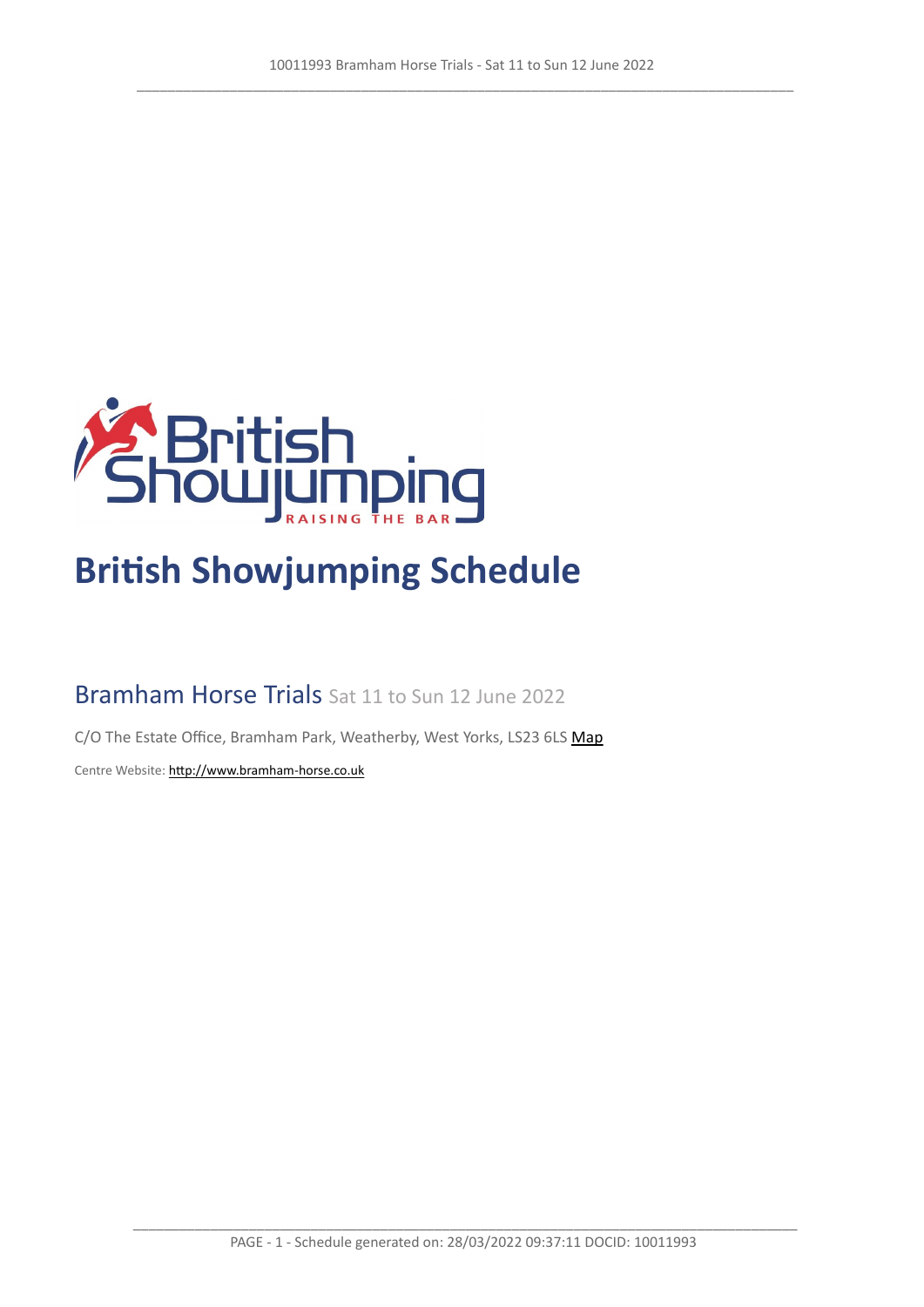# Show Secretary

Show Secretary: Miss Emily Bailey, Tel: 01937 846005, Email: <horsetrials@bramhampark.co.uk>

# **Officials**

Chair of Judges

Chris Jopling

Lead Officials: Main Arena

Chris Jopling

Lead Officials: TopSpec Arena

Dorothy Gibson

Judges

Alan Paul Mewse, Anne Cawood, Hayley Rowena Blakemore, Heidi Parvin, Michelle Frizelle

Course Designers

Diane Boddy , Neil Foster

# First Aid Charges

First Aid is provided by an external provider, please use the link in the More Information section to find out what charges there may be for first aid.

# More Information

More information about facilities and amenities at this location can be obtained from the [Centre](http://www.bramham-horse.co.uk) [home](http://www.bramham-horse.co.uk) [page](http://www.bramham-horse.co.uk)

# Refund of Entry Fees

Affiliated shows are required to repay 50 % of the entry fees in respect of all entry cancellations which are received by the Show Organiser not later than 48 hours before noon of the day on which the first affiliated competition of the show is scheduled to start except in those circumstances outlined in Rule 79.5.

# Saturday 11 June 2022

Class 1 - no later than 08:30 - TopSpec Arena - B & C Competition

Table A4. Speed 350mpm. Start Height 1.25m. **DRAWN ORDER**

For registered horses in Grades: B & C not to have won a total of 2,000 points. Ridden by Adult, Associate or Junior Members who will be aged 12 years or over in the current calendar year. In the event of insufficient entries lower prizes will be withheld. Rule - 76.6

Prizes: 1st: £300.00, 2nd: £200.00, 3rd: £150.00, 4th: £100.00, 5th: £70.00, 6th: £50.00, 7th: £40.00, Total: £910.00. **Entry Fee = £40.00 (Pre-Entry £40.00)**

# Class 2 - approx. 11:00 - Main Arena - British Horse Feeds Speedi-Beet Horse of the Year Show Grade C Championship Qualifier

Rule 305. Table A7. Speed 350mpm. Start Height 1.35m. **DRAWN ORDER**

Rosettes kindly sponsored by British Horse Feeds Speedi-Beet In the event of insufficient entries lower prizes will be withheld. Rule - 76.6

For registered horses in Grade C as at 1 April 2022, to be ridden by Adult, Associate or Junior Members.

Qualifies for: British Horse Feeds Speedi-Beet Horse of the Year Show Grade C Championship Final.

Numbers to qualify: Top three horses, disregarding those already qualified.

Qualifying period: April to September.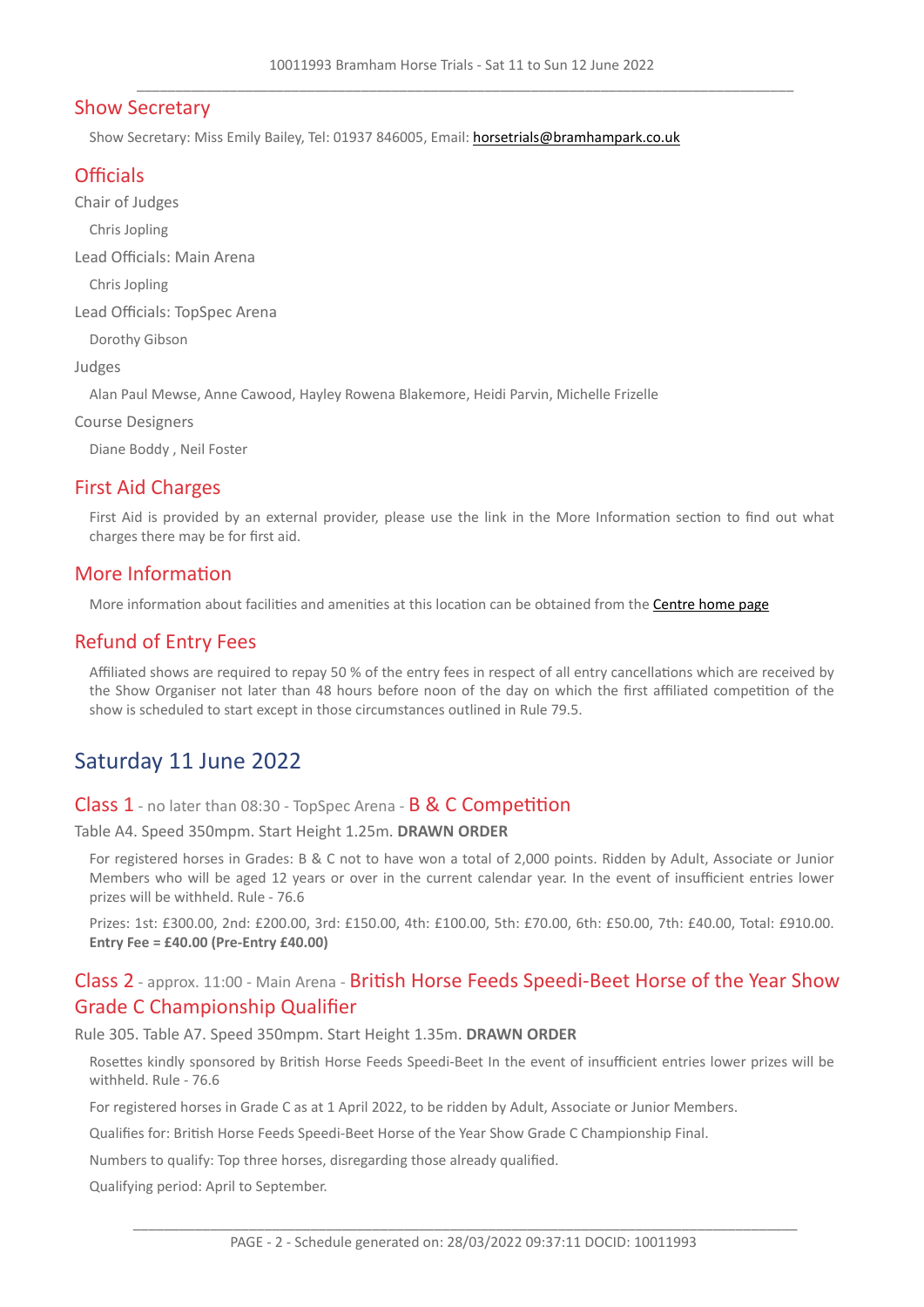**Pre-Entry Drawn Order**

Limited to 90 Horses, DRAWN ORDER

Prizes: 1st: £300.00, 2nd: £200.00, 3rd: £150.00, 4th: £100.00, 5th: £70.00, 6th: £50.00, 7th: £40.00, Total: £910.00. **Entry Fee = £40.00 (Pre-Entry £40.00)**

### Class 3 - not before 14:00 - Main Arena - GAIN Equine Nutrition Classic

Rule 301. Table A10. Speed 375mpm. Start Height 1.40m. **DRAWN ORDER**

In the event of insufficient entries lower prizes will be withheld. Rule - 76.6

For registered horses to be ridden by Adult, Associate or Junior Members.

Qualifies for: National 1.40m Championship at the British Showjumping National Championships.

Qualifying period: 1st July - 30th June

Numbers to qualify: Two double clears to qualify to the final. Also any two double clears from any International Trial or Area Trial or classes 1.40m or above in the qualifying period will qualify for the Final. Double clear qualifications will not be obtained from one round competitions (e.g. Table A4 or Table A (1 Round))

Prizes: 1st: £1,000.00, 2nd: £750.00, 3rd: £500.00, 4th: £350.00, 5th: £200.00, 6th: £150.00, 7th: £50.00, Total: £3,000.00. **Entry Fee = £50.00 (Pre-Entry £50.00)**

## Class 4 - not before 16:30 - Main Arena - Equine Products Six Bar

Rule 279. Table A. Speed 0mpm. Start Height 1.20m. **DRAWN ORDER**

In the event of insufficient entries lower prizes will be withheld. Rule - 76.6

For registered horses to be ridden by Adult, Associate or Junior Members.

The course for this competition comprises six vertical obstacles placed in a straight line with two non-jumping strides between each obstacle. In indoor arenas the first two obstacles may be placed on one straight line and the last four obstacles on a different straight line. The top element and fill of each obstacle must be poles only.

No obstacle may be set at a lower height than the obstacle preceding it.

The competition is judged under Table A not against the clock with a time limit of two minutes.

In the event of a disobedience, the competitor must restart the course at the obstacle where the error occurred, but may make his/her approach at an angle from outside the space between the obstacles and is not required or allowed to take any of the previous obstacles again.

If an obstacle is disturbed as the result of a disobedience, the procedure in Rule 251.4 must be applied, but no time penalty is incurred.

In the event of equality of faults for first place there will be up to four successive jumps-off not against the clock. The first jump-off must be over all six obstacles, but the course may be reduced progressively for each further jump-off to a minimum of three obstacles by removing in succession first, second and third obstacles.

The Judge at his/her discretion may terminate the competition after the third jump-off. In the event of equality of faults in the final jump-off competitors are placed equal and divide the prize money.

Competitors who withdraw from or retire during a jump-off are placed equal with those who are eliminated in the same jump-off (Rules 203, 204).

Prizes: 1st: £500.00, 2nd: £375.00, 3rd: £250.00, 4th: £175.00, 5th: £100.00, 6th: £65.00, 7th: £40.00, Total: £1,505.00. **Entry Fee = £40.00 (Pre-Entry £40.00)**

# Class 5 - TopSpec Arena - Para Equestrian Grade III

Club (Single Phase). Speed 300mpm. Start Height 90cm. **DRAWN ORDER**

In the event of insufficient entries lower prizes will be withheld. Rule - 76.6

Open to current registered British Showjumping Para Equestrians. Please ensure your compensating aid certificate is produced on entry to each class. Please note there will be one course walk for all grades before the start of the class.

All Para specific competitions are judged under Club rules but are open to both Club and National registered Para riders.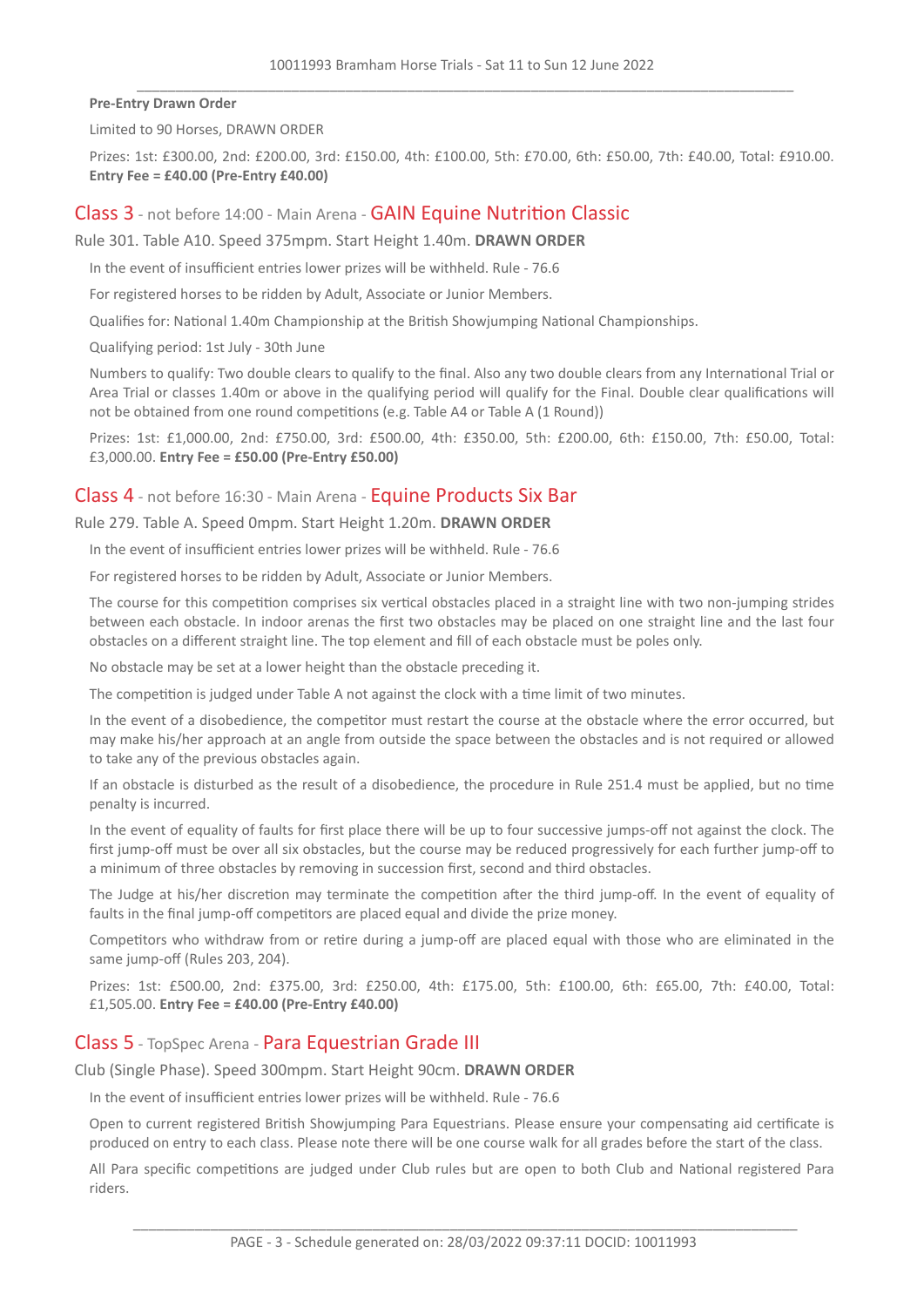Points will be allocated to the British Showjumping Para Equestrian horse/rider combination league at Para competitions held from April 1st – August 31st 2022.

Points:  $1st = 12$ ,  $2nd = 10$ ,  $3rd = 8$ ,  $4th = 6$ ,  $5th = 4$ ,  $6th = 3$  DC = 3.

N.B. Double points will be awarded at the British Showjumping National Championships.

A rider may only compete in their graded height unless they formally request in writing that they wish to jump up a grade. Should a rider request to jump up a grade they must continue to do so for all Para competitions outlined for the remainder of the year.

#### **Entry Fee = £12.00**

#### Class 6 - TopSpec Arena - Para Equestrian Junior Grade III

Club (Single Phase). Speed 300mpm. Start Height 80cm. **DRAWN ORDER**

In the event of insufficient entries lower prizes will be withheld. Rule - 76.6

Open to current registered British Showjumping Para Equestrians. Please ensure your compensating aid certificate is produced on entry to each class. Please note there will be one course walk for all grades before the start of the class.

All Para specific competitions are judged under Club rules but are open to both Club and National registered Para riders.

Points will be allocated to the British Showjumping Para Equestrian horse/rider combination league at Para competitions held from April 1st – August 31st 2022.

Points:  $1st = 12$ ,  $2nd = 10$ ,  $3rd = 8$ ,  $4th = 6$ ,  $5th = 4$ ,  $6th = 3$  DC = 3.

N.B. Double points will be awarded at the British Showjumping National Championships.

A rider may only compete in their graded height unless they formally request in writing that they wish to jump up a grade. Should a rider request to jump up a grade they must continue to do so for all Para competitions outlined for the remainder of the year.

#### **Entry Fee = £12.00**

# Class 7 - TopSpec Arena - Para Equestrian Grade II

Club (Single Phase). Speed 300mpm. Start Height 80cm. **DRAWN ORDER**

In the event of insufficient entries lower prizes will be withheld. Rule - 76.6

Open to current registered British Showjumping Para Equestrians. Please ensure your compensating aid certificate is produced on entry to each class. Please note there will be one course walk for all grades before the start of the class.

All Para specific competitions are judged under Club rules but are open to both Club and National registered Para riders.

Points will be allocated to the British Showjumping Para Equestrian horse/rider combination league at Para competitions held from April 1st – August 31st 2021.

Points:  $1st = 12$ ,  $2nd = 10$ ,  $3rd = 8$ ,  $4th = 6$ ,  $5th = 4$ ,  $6th = 3$  DC = 3.

N.B. Double points will be awarded at the British Showjumping National Championships.

A rider may only compete in their graded height unless they formally request in writing that they wish to jump up a grade. Should a rider request to jump up a grade they must continue to do so for all Para competitions outlined for the remainder of the year.

**Entry Fee = £12.00**

## Class 8 - TopSpec Arena - Para Equestrian Junior Grade II

Club (Single Phase). Speed 300mpm. Start Height 70cm. **DRAWN ORDER**

In the event of insufficient entries lower prizes will be withheld. Rule - 76.6

Open to current registered British Showjumping Para Equestrians. Please ensure your compensating aid certificate is produced on entry to each class. Please note there will be one course walk for all grades before the start of the class.

All Para specific competitions are judged under Club rules but are open to both Club and National registered Para riders.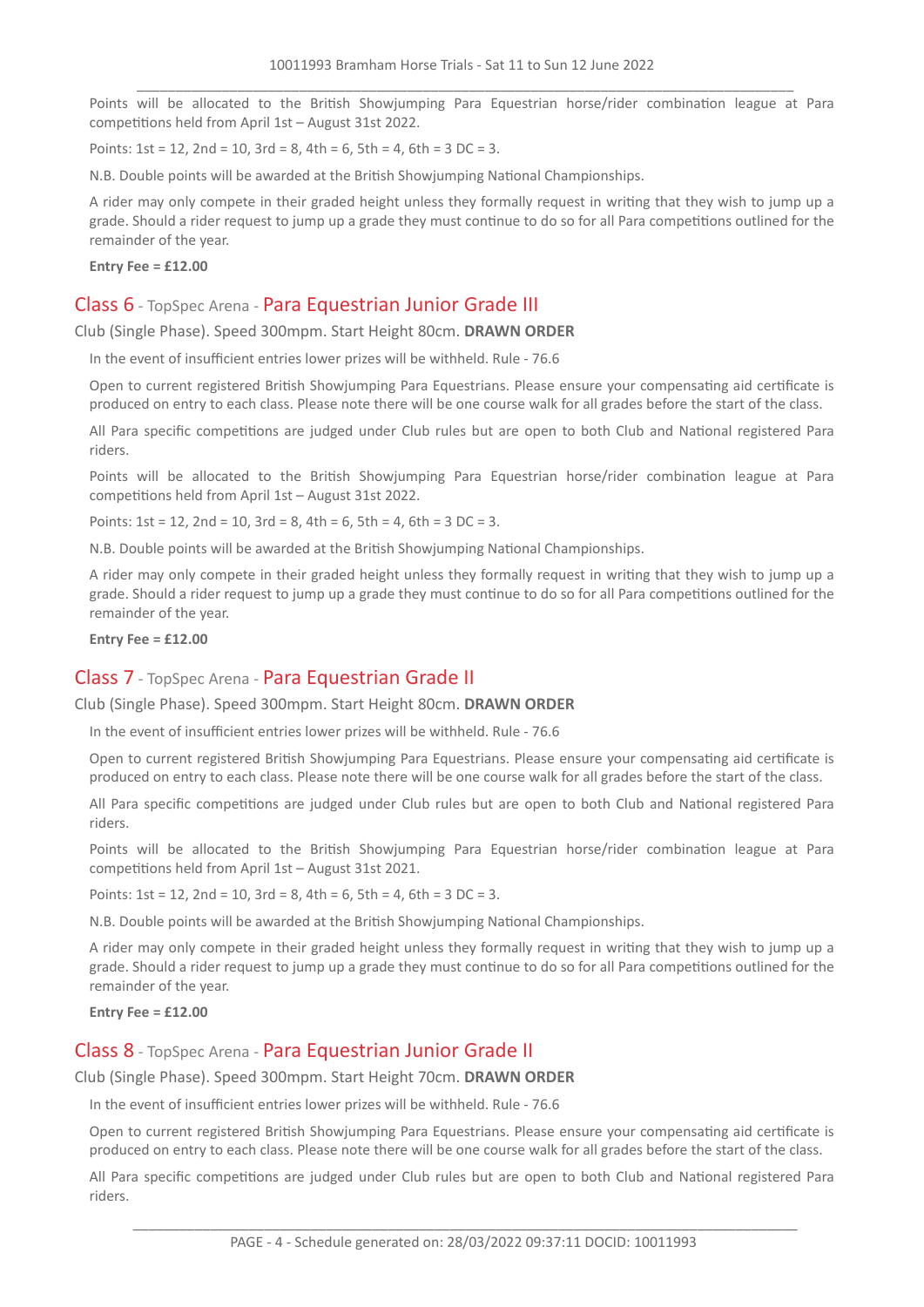Points will be allocated to the British Showjumping Para Equestrian horse/rider combination league at Para competitions held from April 1st – August 31st 2022.

Points:  $1st = 12$ ,  $2nd = 10$ ,  $3rd = 8$ ,  $4th = 6$ ,  $5th = 4$ ,  $6th = 3$  DC = 3.

N.B. Double points will be awarded at the British Showjumping National Championships.

A rider may only compete in their graded height unless they formally request in writing that they wish to jump up a grade. Should a rider request to jump up a grade they must continue to do so for all Para competitions outlined for the remainder of the year.

#### **Entry Fee = £12.00**

#### Class 9 - TopSpec Arena - Para Equestrian Grade I

Club (Single Phase). Speed 300mpm. Start Height 70cm. **DRAWN ORDER**

In the event of insufficient entries lower prizes will be withheld. Rule - 76.6

Open to current registered British Showjumping Para Equestrians. Please ensure your compensating aid certificate is produced on entry to each class. Please note there will be one course walk for all grades before the start of the class.

All Para specific competitions are judged under Club rules but are open to both Club and National registered Para riders.

Points will be allocated to the British Showjumping Para Equestrian horse/rider combination league at Para competitions held from April 1st – August 31st 2021.

Points:  $1st = 12$ ,  $2nd = 10$ ,  $3rd = 8$ ,  $4th = 6$ ,  $5th = 4$ ,  $6th = 3$  DC = 3.

N.B. Double points will be awarded at the British Showjumping National Championships.

A rider may only compete in their graded height unless they formally request in writing that they wish to jump up a grade. Should a rider request to jump up a grade they must continue to do so for all Para competitions outlined for the remainder of the year.

#### **Entry Fee = £12.00**

# Class 10 - TopSpec Arena - Para Equestrian Junior Grade I

Club (Single Phase). Speed 300mpm. Start Height 60cm. **DRAWN ORDER**

In the event of insufficient entries lower prizes will be withheld. Rule - 76.6

Open to current registered British Showjumping Para Equestrians. Please ensure your compensating aid certificate is produced on entry to each class. Please note there will be one course walk for all grades before the start of the class.

All Para specific competitions are judged under Club rules but are open to both Club and National registered Para riders.

Points will be allocated to the British Showjumping Para Equestrian horse/rider combination league at Para competitions held from April 1st – August 31st 2022.

Points:  $1st = 12$ ,  $2nd = 10$ ,  $3rd = 8$ ,  $4th = 6$ ,  $5th = 4$ ,  $6th = 3$  DC = 3.

N.B. Double points will be awarded at the British Showjumping National Championships.

A rider may only compete in their graded height unless they formally request in writing that they wish to jump up a grade. Should a rider request to jump up a grade they must continue to do so for all Para competitions outlined for the remainder of the year.

**Entry Fee = £12.00**

#### Class 11 - TopSpec Arena - Para Equestrian Grade IV (visually impaired)

Club (Single Phase). Speed 300mpm. Start Height 70cm. **DRAWN ORDER**

In the event of insufficient entries lower prizes will be withheld. Rule - 76.6

Open to current registered British Showjumping Para Equestrians. Please ensure your compensating aid certificate is produced on entry to each class. Please note there will be one course walk for all grades before the start of the class.

All Para specific competitions are judged under Club rules but are open to both Club and National registered Para riders.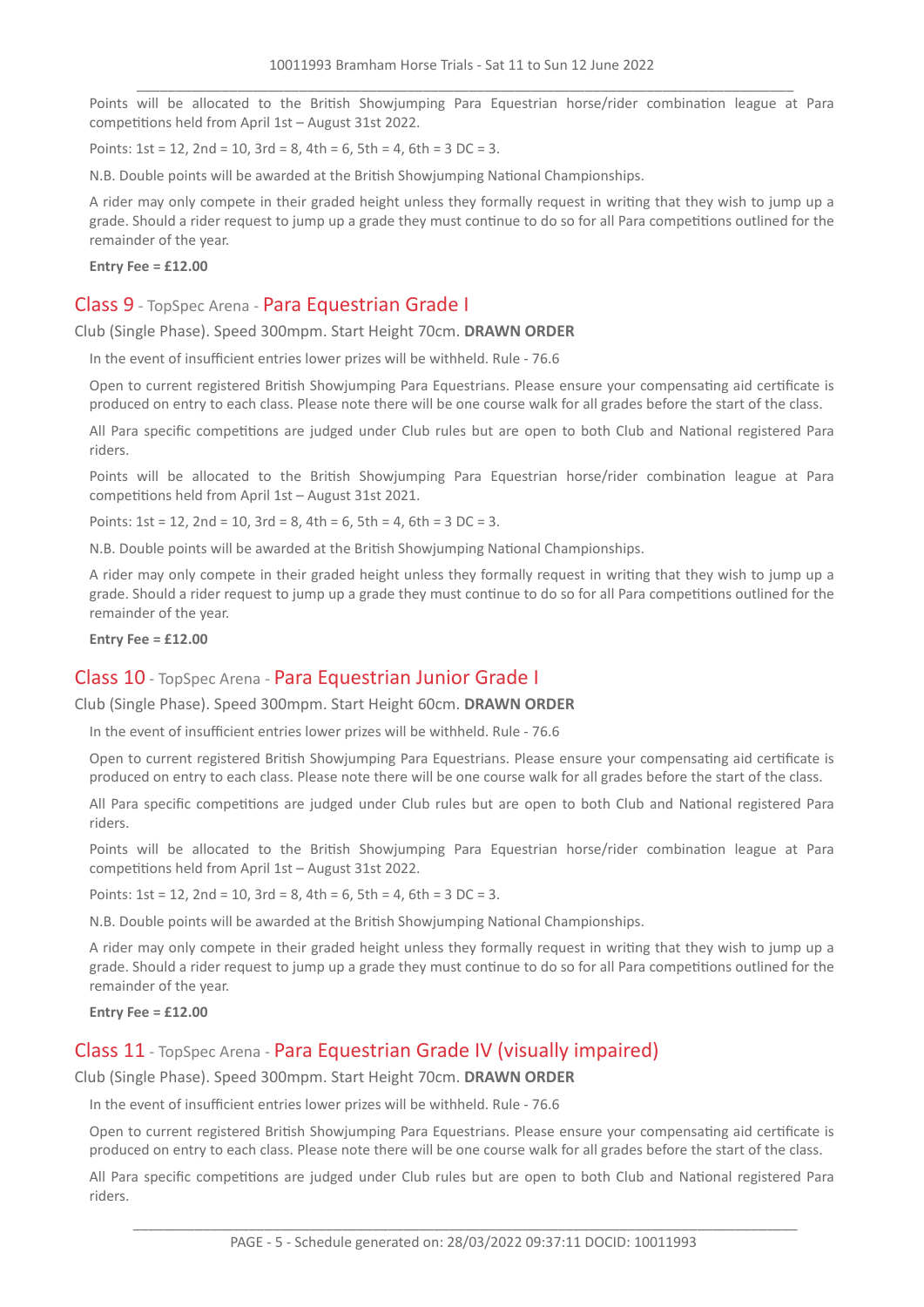Points will be allocated to the British Showjumping Para Equestrian horse/rider combination league at Para competitions held from April 1st – August 31st 2022.

Points:  $1st = 12$ ,  $2nd = 10$ ,  $3rd = 8$ ,  $4th = 6$ ,  $5th = 4$ ,  $6th = 3$  DC = 3.

N.B. Double points will be awarded at the British Showjumping National Championships.

A rider may only compete in their graded height unless they formally request in writing that they wish to jump up a grade. Should a rider request to jump up a grade they must continue to do so for all Para competitions outlined for the remainder of the year.

**Entry Fee = £12.00**

# Class 12 - TopSpec Arena - Para Equestrian Junior Grade IV (visually impaired)

Club (Single Phase). Speed 300mpm. Start Height 60cm. **DRAWN ORDER**

Open to current registered British Showjumping Para Equestrians. Please ensure your compensating aid certificate is produced on entry to each class. Please note there will be one course walk for all grades before the start of the class.

All Para specific competitions are judged under Club rules but are open to both Club and National registered Para riders.

Points will be allocated to the British Showjumping Para Equestrian horse/rider combination league at Para competitions held from April 1st – August 31st 2022.

Points: 1st = 12, 2nd = 10, 3rd = 8, 4th = 6, 5th = 4, 6th = 3 DC = 3.

N.B. Double points will be awarded at the British Showjumping National Championships.

A rider may only compete in their graded height unless they formally request in writing that they wish to jump up a grade. Should a rider request to jump up a grade they must continue to do so for all Para competitions outlined for the remainder of the year.

**Entry Fee = £12.00**

# Sunday 12 June 2022

# Class 13 - no later than 09:30 - TopSpec Arena - Equitop GLME Senior Foxhunter First Round/1.20m Open

Rule 310. Single Phase. Speed 350mpm. Start Height 1.20m. **DRAWN ORDER**

First place rosette kindly sponsored by Equitop GLME In the event of 30 or more starters the class will be split and two sets of prize money awarded. Horses (or ponies in pony competitions) may compete in one section only. In the event of insufficient entries lower prizes will be withheld. Rule - 76.6

• Foxhunter:

(a) For registered horses in Grade C that have not won a total of 700 points. Four double clears will qualify - in accordance with rule 310.6

(b) For all registered horses born on or after 1 January 2015, irrespective of points. Horses will be eligible for double clear qualification to attend second rounds providing they reach the age of seven years or under in the same calendar year as the Foxhunter Final - in accordance with rule 310.6 Four double clears will qualify.

Four double clears will qualify for the Senior Foxhunter Second Rounds. Qualifying period: The Senior Foxhunter Second Round qualifying period for the 2022 second rounds is 1 May '21 – 30 April '22 (subject to revision).

Those horses that have qualified for the Senior Foxhunter Championship in 2022 are not eligible for qualification to the 2023 Championship.

If combined with an open: In the event of 30 or more starters the class will be split with two sets of prize money.

• 1.20m Open:

For registered horses ridden by Adult, Associate or Junior Members.

Prizes: 1st: £100.00, 2nd: £80.00, 3rd: £60.00, 4th: £50.00, 5th: £40.00, 6th: £30.00, 7th: £30.00, Total: £390.00. **Entry Fee = £30.00 (Pre-Entry £30.00)**